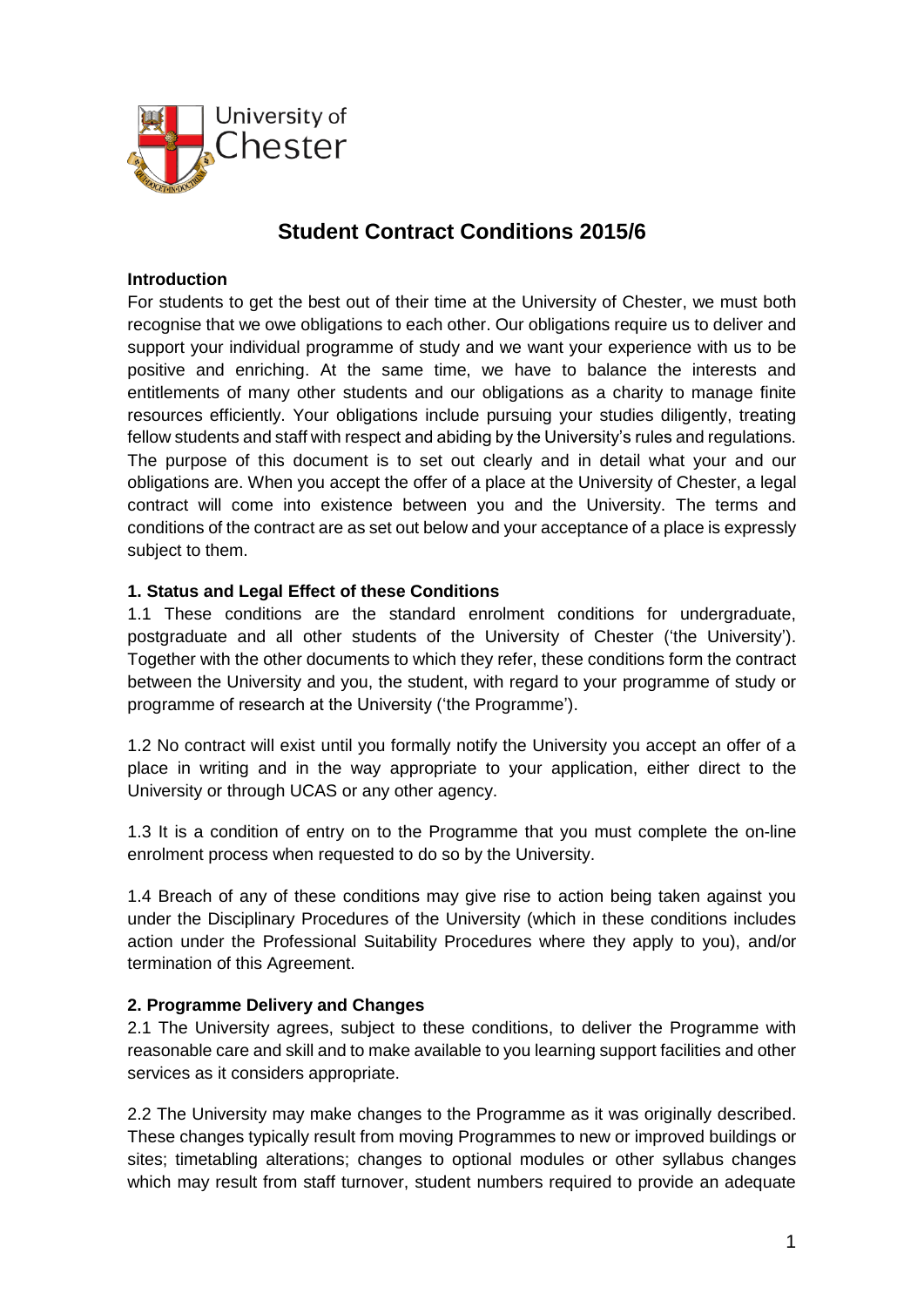student experience, improvements in technology or developments in the subject; changes to placements or changes to the Regulations to address requirements of external bodies or to make improvements. If such changes are required and may reasonably be expected to have a significant adverse effect on you, or the University discontinues or merges the Programme or combines it with other programmes of study, the University will give you as much notice as it can, take your views into account; and take reasonable steps to minimise those effects.

2.3 The University will not be liable for any failure or delay in performing its obligations if the failure or delay is due to any cause beyond the University's reasonable control, which includes (without limitation), any governmental action, any act or omission of third parties which wholly or partly provide or fund the Programme, political unrest, fire, flood, war, strike or other labour dispute, staff illness, public health concern, extreme weather conditions, natural disaster or act of God.

2.4 The University shall be entitled to end this Agreement immediately by notice in writing to you in the following circumstances:-

2.4.1 if after the acceptance of an offer by you there is a change in your circumstances or if the University becomes aware of information relating to you not previously known to it (including, but not limited to, information about criminal convictions or activity, subject to the Rehabilitation of Offenders Act 1974) which in the reasonable opinion of the University makes it inappropriate for you to study on the Programme; or

2.4.2 if, in the reasonable opinion of the University, you have not provided the University with all relevant information or you have supplied information which is not complete, authentic and accurate in all material respects.

## **3. Your Obligations**

You agree to comply with your obligations under these conditions and the following:-

3.1 that you have obtained all the information you need to make an informed choice of Programme and the university site at which it will be delivered that you will have undertaken any preliminary reading or other academic preparation requested of you by the start of the Programme;

3.2 to study diligently, and to attend fully and promptly and participate appropriately at lectures, courses, classes, seminars, tutorials, work placements and other activities which form part of the Programme as required (subject to absence authorised in accordance with procedures applicable to the Programme, in respect of which you agree to undertake all additional study and other activities which may be necessary to catch up on missed work);

3.3 to fulfil all the academic requirements, including submission of course work and other assignments, and attendance at examinations, of the Programme on time and in accordance with conditions imposed by the University; Assessed work must adhere to the appropriate standards of academic integrity.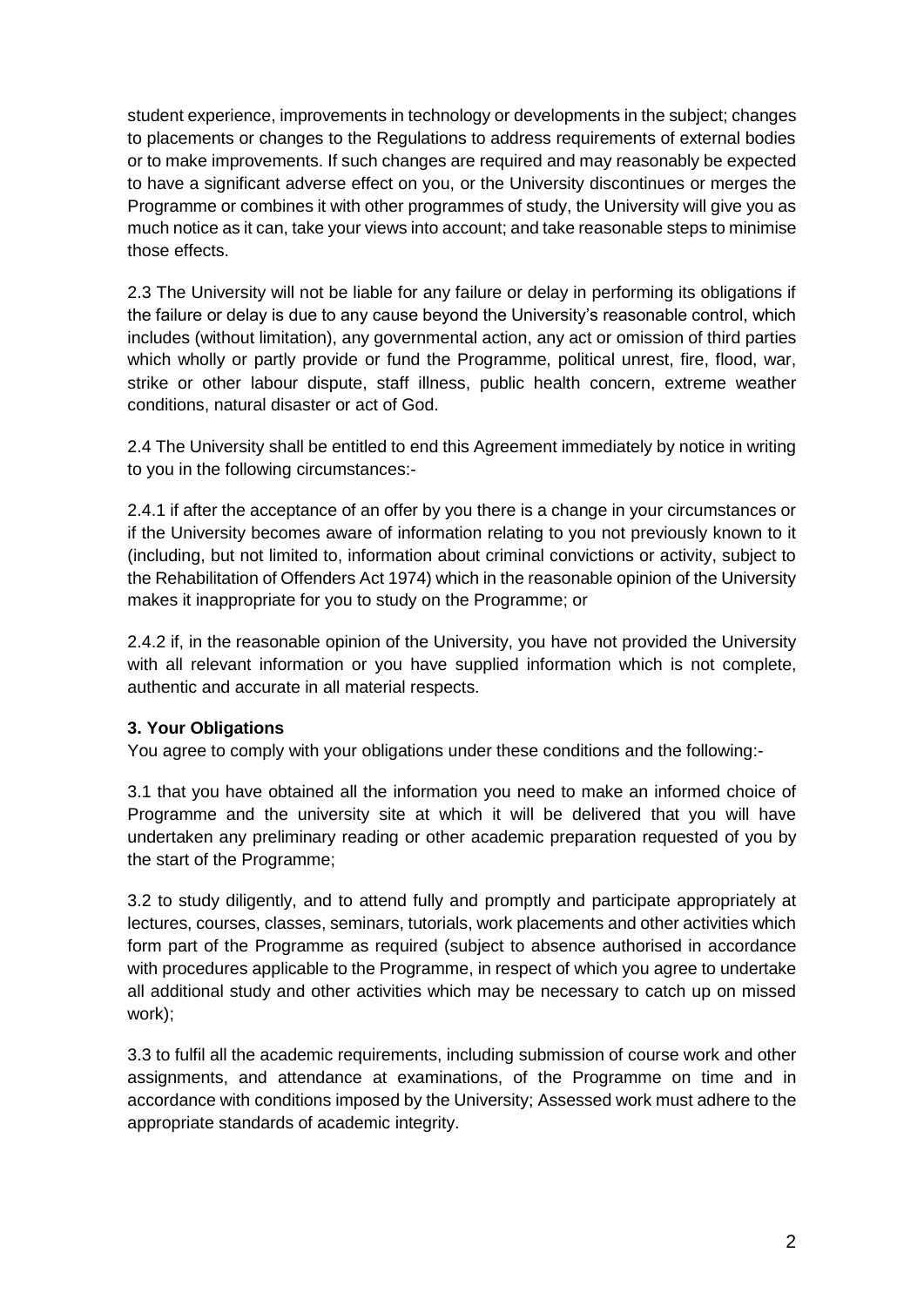3.4 to prepare adequately for any activity which you are required to undertake outside the University, at all times conducting yourself with due respect for staff, other students and the public and in an appropriate manner;

3.5 to pay all fees and other moneys due, by the dates specified by the University, unless previously agreed otherwise by the appropriate University authorities;

3.6 to provide the University with a contact name and details which you are willing to permit the University to use at its discretion and without further reference to you in a situation which the University reasonably regards as an emergency;

3.7 to comply with any legal or professional standards and requirements which are applicable to you or the Programme; including the self declaration of any cautions and/or convictions and any other reasons or circumstances that might prevent you from, or have a bearing upon your ability to work with the vulnerable and to inform the University immediately should any of the aforementioned change; any requirement to provide a satisfactory Disclosure and Barring Service (DBS) Enhanced Disclosure Certificate obtained through the University, subscribe for membership of the DBS Update Service or monitoring scheme (or any regulatory replacement or modification thereof) and any requirement to be provisionally registered with the appropriate Professional, Regulatory or Statutory body from time to time as applicable;

3.8 to comply with any Home Office requirements and visa restrictions in relation to the terms of your immigration status, leave to remain in the United Kingdom and sponsorship by the University (Visa Status) including, but not restricted to, attendance at all university expected contacts, restrictions on the number of hours you may work, the requirement to register with the police as necessary, to provide on an annual basis, or at any other time required by the University, copies of your passport, visa and other associated documents including up-to-date contact details and to inform both the University and Home Office should there be any changes in your circumstances that may have an impact upon your Visa Status and make arrangements to leave the United Kingdom as necessary;

3.9 to give explicit consent for the University to check, verify or communicate with any government department, agency or similar body, any personal data that you have provided at any time during and in support of your application for admission to, and continued studies with the University;

3.10 at all times whilst you are a student of the University to act in accordance with any reasonable instructions or requirements issued to you from time to time by or on behalf of the University, to co-operate with members of staff and to behave appropriately, responsibly and with respect for, and not to harass any person, or discriminate on the grounds of age, disability, gender reassignment, marriage or civil partnership, pregnancy or maternity, religion or belief, race, sex or sexual orientation, and to refrain from causing damage to property;

3.11 not to make gifts to staff (if you particularly want to express appreciation to staff, consider writing them a card or a letter of thanks instead);

3.12 to notify the University if any of the information which you have submitted to the University changes;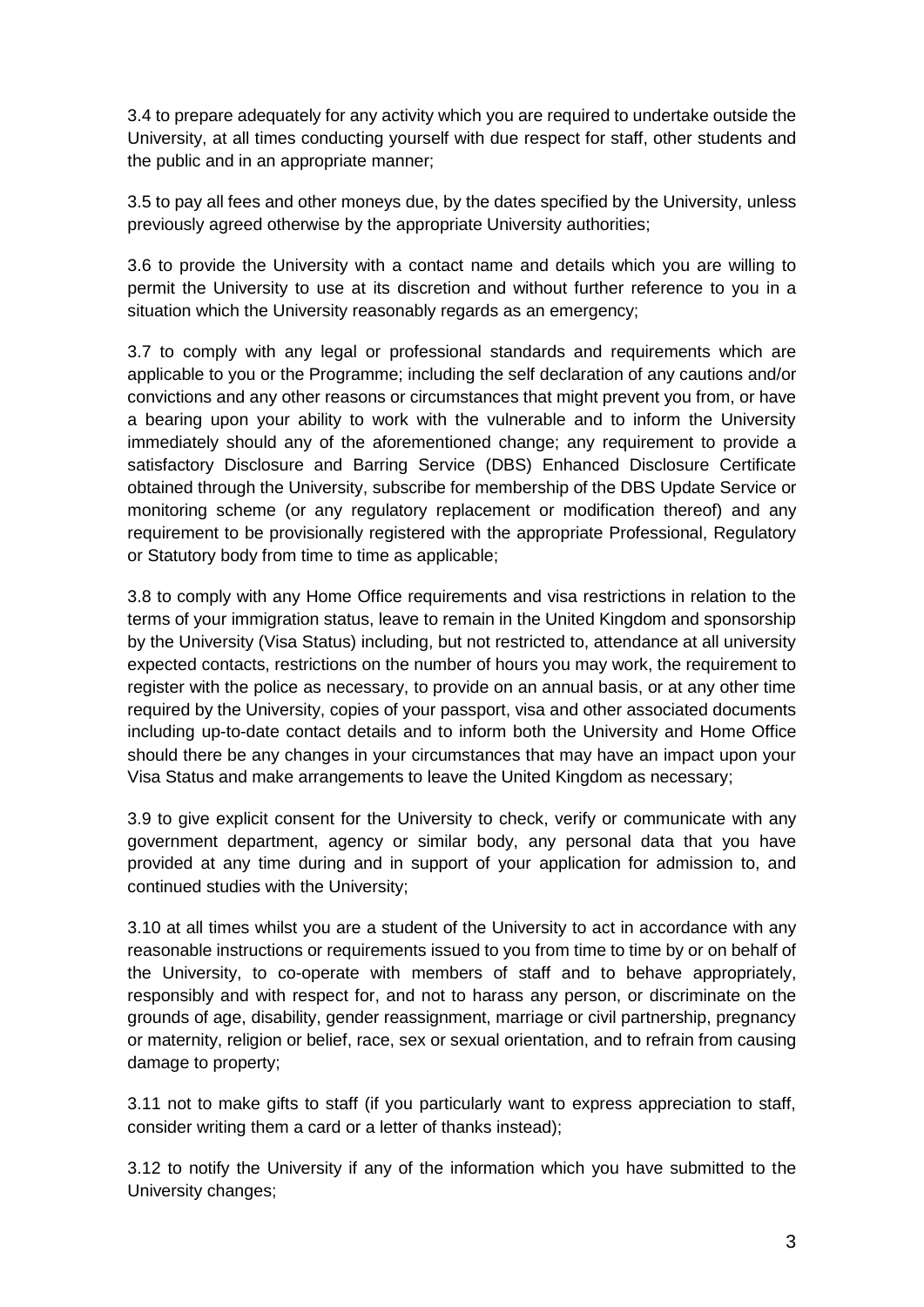3.13 to abide by any special conditions relating to the Programme set out in the University's prospectus for the Programme ('the Prospectus'), any handbook or similar document issued by the University in respect of the Programme, or as otherwise notified to you by the University; including the requirement to confirm on an annual basis that you have not received any cautions and/or convictions and that there are no other reasons or circumstances that might prevent you from, or have a bearing upon your ability to work with the vulnerable.

## **4. Fees and Payment**

4.1 It is your responsibility to ensure that the University's tuition fees in respect of the Programme (as stated in fees documents supplied to you and as reviewed and revised each Academic Year) ('the Fees'), and all other expenses relating to the Programme, are paid in each Academic Year of the Programme. Unless the University agrees otherwise in writing, the Fees should be paid at the beginning of the Academic Year, whether directly by you, or on your behalf by a third party (such as your employer or sponsor). Where someone else is responsible for payment on your behalf, you must ensure that they do so. You remain responsible if they do not pay. An 'Academic Year' shall mean the yearly period of the Programme, the dates of which shall be notified to you by the University. Information about fees and finance and how these should be paid is at <http://www.chester.ac.uk/campus-life/finance>

4.2 The Fees do not include:-

4.2.1 fees payable in respect of any residential accommodation which may be provided to you by the University or by any third party and which will be subject to a separate contract; or

4.2.2 examination fees, additional fees for reassessment/referral, travelling expenses, library fees, field trip costs or other course costs; which will (if relevant) be the subject of a separate agreement between you and the University.

4.3 If you are studying on a Programme which lasts for one Academic Year or less you must ensure that the Fees are paid by the first day of the Programme.

4.4 If you are studying on a Programme which lasts for more than one Academic Year you must ensure that in each Academic Year the Fees are paid on enrolment on the Programme in each Academic Year.

4.5 Conditions 4.3 and 4.4 above shall not apply if the University has agreed in writing that any alternative arrangement for the payment of the Fees will apply to you. Such alternative arrangements include payment of your own contribution by instalments, in which case you will pay any surcharge imposed by the University if you pay any instalment after the due date.

4.6 If you leave the University before the Programme has finished then you may be entitled to a refund of all or part of your assessed contribution to the Fees paid by you in accordance with guidelines published from time to time by the Finance Department of the University. Such refund only applies to the Fees paid in respect of the Academic Year in which you leave and refunds will be made within 28 days of the date when the University considers you have left the University in accordance with Condition 4.7. This Condition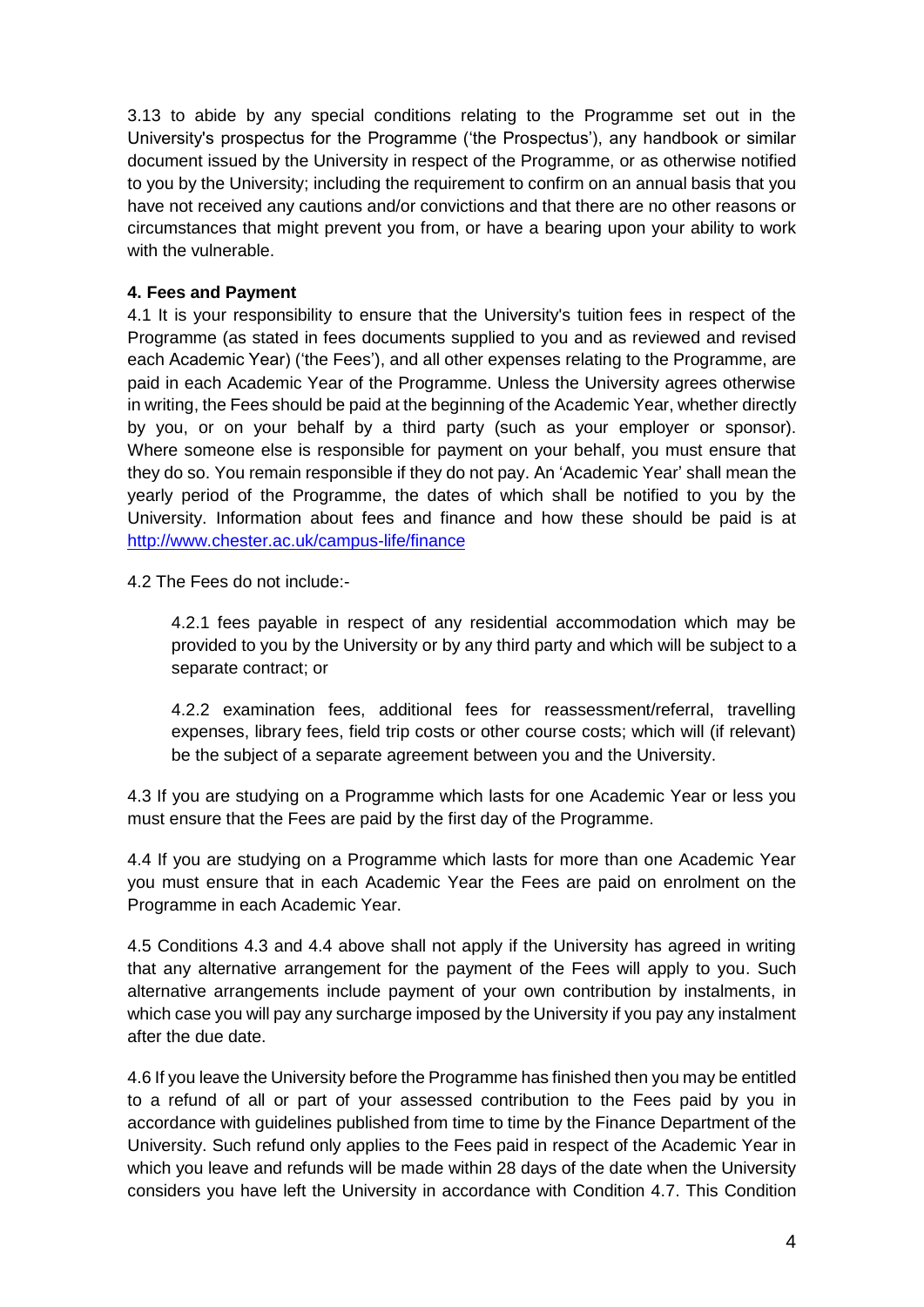4.6 relates to those students enrolled for a full academic year and not for students enrolled for individual modules only. The University will not refund any Fees which have not previously been paid in accordance with Condition 4.1.

4.7 For the purposes of Condition 4.6 only you will be considered to have left the University (whether or not you intend to commence a new course or programme at the University in the following Academic Year) if all the following steps have been taken:

4.7.1 The University has received written notification that you wish to discontinue the Programme or the University has notified you in writing requiring you to leave the Programme;

4.7.2 You have ceased to attend lectures or other teaching activity;

4.7.3 You have returned all items and materials owned by the University and have paid any outstanding sums owed to the University; and

4.7.4 You have moved out of University accommodation (if applicable).

## **5. Failure to Pay the Fees**

5.1 If the Fees due to the University remain unpaid 28 days after the date they are due the University shall be entitled:

5.1.1 to take legal action to recover the debt;

5.1.2 to exclude you from the University and end this Agreement, in which case the provisions of Condition 10 will take effect; and/or

5.1.3 to withhold from you any award or qualification which would otherwise have been made to you, suspend further performance of its obligations under this Agreement and/or to refuse to allow you to proceed to any further stage of the Programme, until all outstanding amounts have been paid, or arrangements for payment have been established which the University considers satisfactory.

5.2 The fees and expenses payable by you for residential accommodation provided to you by the University or any third party will be the subject of separate agreements between you and the University, or the third party, as the case may be.

## **6. University Rules, Regulations and Requirements**

6.1 You must comply with the following policies, codes, rules, regulations and requirements of the University:-

6.1.1 The Principles and Regulations, Student Disciplinary Procedure and Professional Suitability Procedure (if applicable), documentation and policies relating to financial obligations, Equality and Freedom of Expression, as these are amended from time to time by the University, all of which are available on the University's web pages;

6.1.2 The University's regulations on acceptable use of computers, information technology and data protection;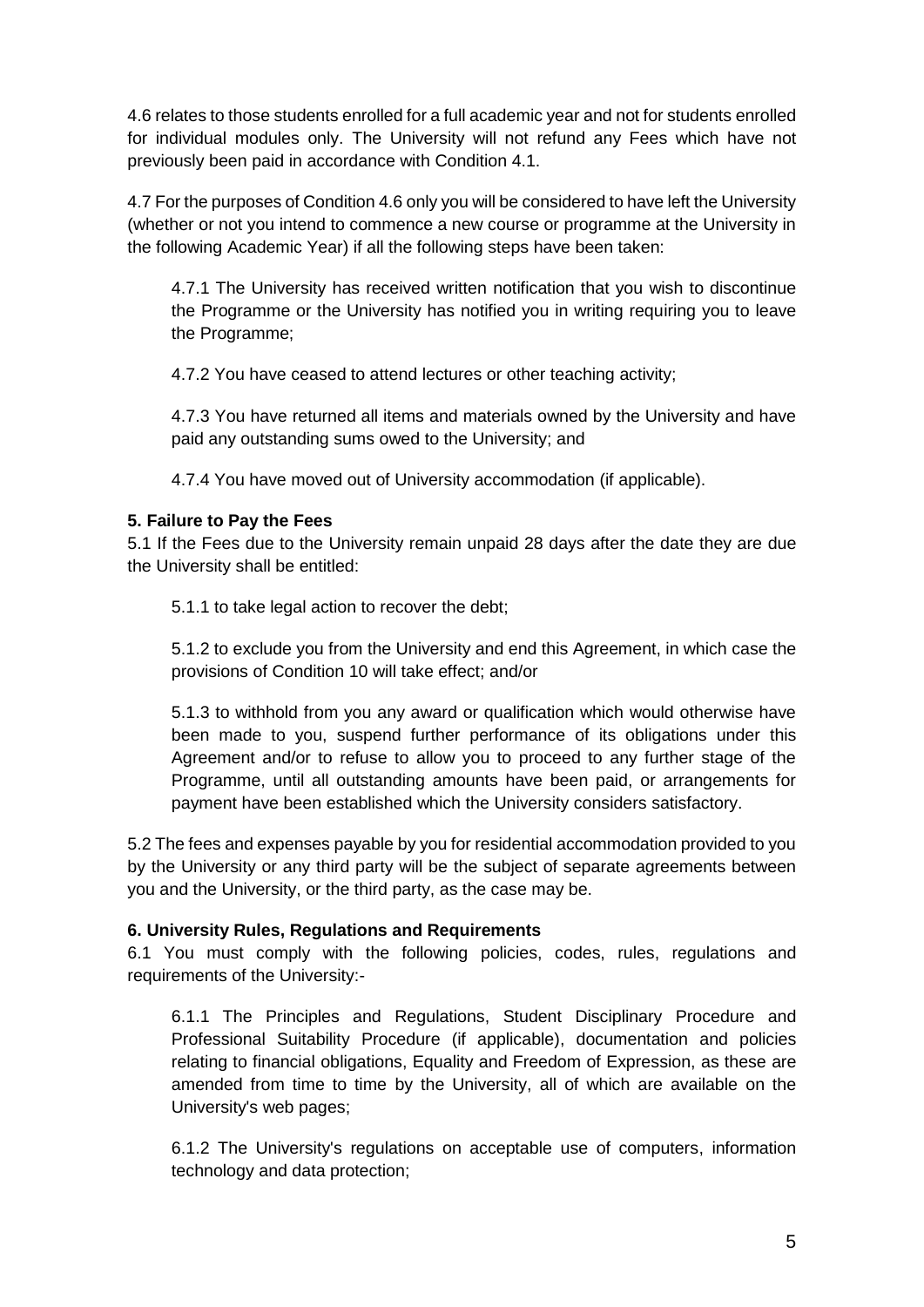6.1.3 All policies, codes, rules, regulations and requirements of any other relevant organisation or institution, if required as part of the Programme, as such policies, codes, rules, regulations and requirements are amended from time to time.

6.2 Your studies with the University may be terminated as a result of disciplinary or professional suitability action taken against you in accordance with the Disciplinary or Professional Suitability procedures of the University, revocation of your sponsorship as an international student or if you break any of these conditions and the breach is serious. In those cases, this Agreement shall end automatically and your registration as a student may be cancelled without the need for any notice, unless the University agrees otherwise in writing.

6.3 If you are expelled or dismissed from any institution or organisation other than the University which you are required to attend or be a member of as part of the Programme, the University shall be entitled to end this Agreement immediately by written notice to you.

# **7. Intellectual Property Rights (IPR)**

7.1 You will be entitled to the IPR in theses, dissertations, exercises and answers to tests, assignment tasks and examinations produced solely and exclusively by you as part of your course-work or research except where:

7.1.1 a person other than the University owns or is entitled to the IPR;

7.1.2 you are working in collaboration with others in a manner that gives rise to joint creation of IPR, or interdependent IPR, when you may be required to assign IPR to the University or place the results in the public domain without restriction;

7.1.3 you are also a member of staff of the University, in which case the University will be entitled to the IPR in the absence of specific agreement to the contrary; or

7.1.4 the IPR resides in databases, computer software, firmware, courseware and related material if they may reasonably be considered to possess commercial potential.

7.2 The University shall have a non-exclusive, royalty-free, perpetual licence to use material which falls within Condition 7.1 for teaching, research and other academic purposes.

7.3 The University is the proprietor of the registered trade mark of its name, logo (armorial bearings) and has goodwill and reputation to protect. You accordingly agree not to publish, post or commercially exploit in any form or medium any matter in which you are entitled to the IPR under Condition 7.1 in any form which mentions the name or logo of the University or any member of staff without our prior consent to the form and context.

## **8. University's Liability for Damage**

8.1 The University does not accept responsibility, and expressly excludes liability, for the following, in respect of which you are advised to arrange appropriate insurance cover:-

8.1.1 any loss or damage to your property (including but not limited to any motor vehicle or cycle) while that property is on the premises of the University, unless caused by the negligence of the University or its employees;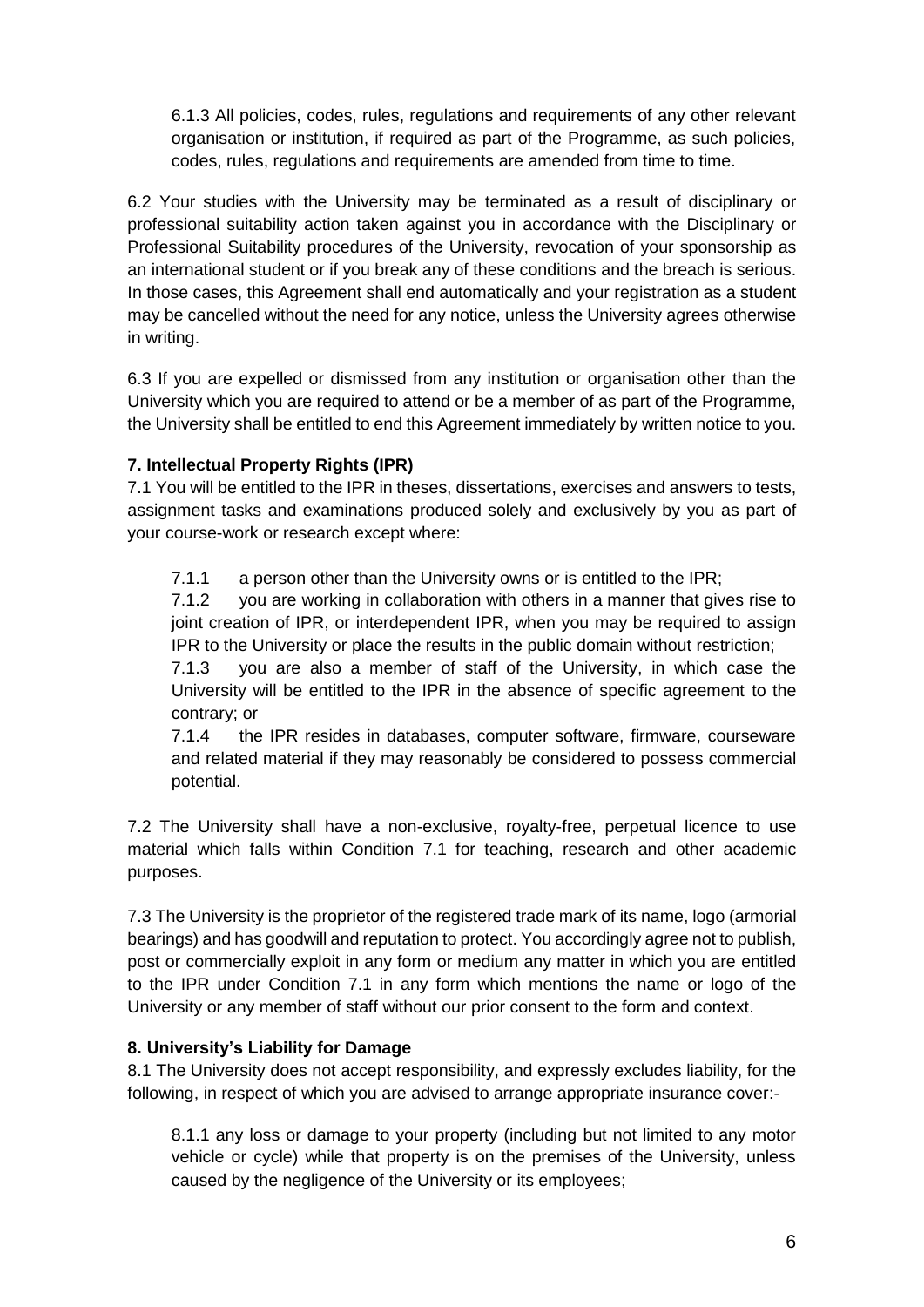8.1.2 any loss or damage suffered by you as a result of use of any computer equipment or software provided or made available by the University to you, including (but without limiting the general nature of this condition) any contamination of software or loss of files as a result of using the University equipment or software.

8.2 Nothing in these conditions operates to exclude the University's liability for death or personal injury caused by the University's negligence, or for fraudulent misrepresentation.

#### **9. Requirements on Termination of this Agreement**

If at any time the University terminates this Agreement as a result of its rights under these conditions or generally or if this Agreement terminates automatically:-

9.1 The University shall be entitled to refuse to enrol you on the Programme, if at the date of termination you have not already enrolled;

9.2 The University shall be entitled to require you to stop studying on the Programme, and to leave the University immediately, if at the date of termination you have already enrolled;

9.3 Any action taken by the University under Conditions 10.1 or 10.2 will not restrict the ability of the University to take any other action against you to which it may be entitled;

9.4 The University will not be liable for any loss or damage of whatever nature which you may suffer as a result of any action taken against you by the University to terminate this Agreement or disciplinary action by the University (provided the action by the University is taken properly in accordance with these conditions or the University's procedures); and

9.5 You are required to return the Student Identification Card which was issued to you on enrolment.

## **10. Car Parking**

10.1 Owing to pressure on car-parking space on the University campuses and undertakings to local councils to seek to reduce such pressure, the University may from time to time and at any time refuse or revoke permission to park or drive vehicles on or within a specified distance of any premises and/or impose conditions (including payment of charges) on the grant of permission to park a vehicle on University premises.

10.2 You agree to comply with any action required by the University in respect of the above and if you fail to do so, the University may take such enforcement action as is appropriate, including but not limited to disciplinary or court action, imposition of fines and removal or immobilisation of any vehicle parked without appropriate permission and/or in breach of the University's requirements.

#### **11. Right to Cancel**

11.1 You have the right to cancel this contract within fourteen days without giving any reason. This cancellation period will expire after fourteen days from the conclusion of the contract. To exercise this right to cancel you must inform the University in a clear statement (i.e. by letter, email or by telephone) of your decision to cancel this contract. You may use the model cancellation form (which can be found **[Here](#page-10-0)**), but that is not obligatory. To meet the cancellation deadline, it is sufficient for you to send your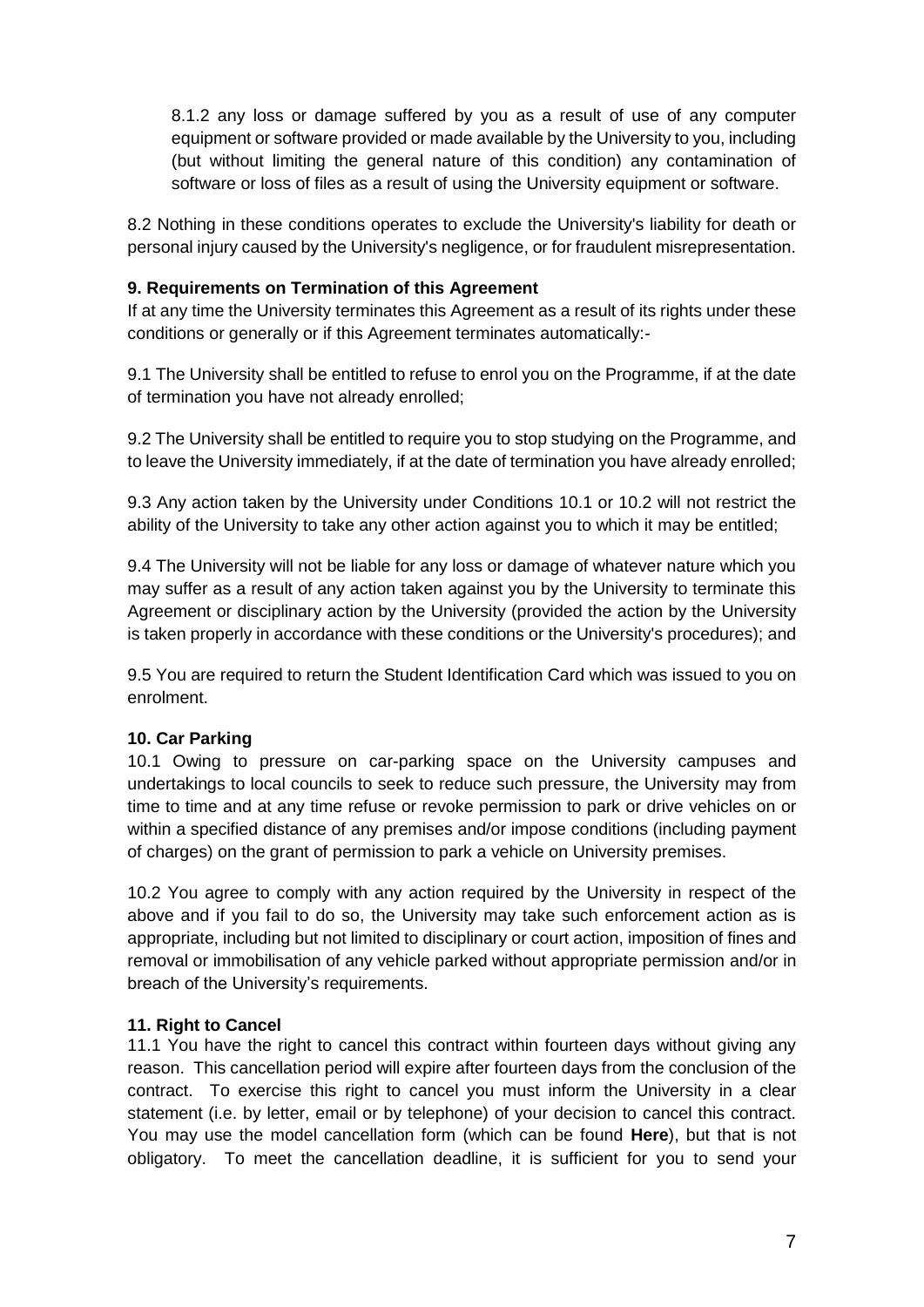communication concerning your exercise of the right to cancel before the cancellation period has expired.

11.2 If you cancel this contract, the University will reimburse to you all payments received from you not later than 14 days after the day on which the University is informed of your decision to cancel. The University will make the reimbursement using the same means of payment as you used for the initial transaction, unless you have expressly agreed otherwise; in any event, you will not incur any fees as a result of the reimbursement.

## **12. General**

12.1 If any provision of these terms and conditions is or becomes illegal, invalid, void or unenforceable that shall not affect the legality, validity or enforceability of the other provisions.

12.2 Any notice or other communication made under this Agreement shall be in writing and addressed to you at the last address notified by you to the University, and shall be deemed to have been properly served if delivered by hand when left at that address or if made by prepaid first class post, 48 hours after being posted to that address.

12.3 If you breach this Agreement and the University chooses not to exercise any right which it may have against you, that shall not prevent the University from taking action against you in the future in respect of that breach or any further breaches by you.

12.4 This contract does not confer any rights or benefits on third parties (including a student's parents) under the Contracts (Rights of Third Parties) Act 1999.

12.5 This Agreement shall be governed by and construed in all respects in accordance with the laws of England and Wales and the parties agree to submit to the exclusive jurisdiction of the courts of England and Wales. The University may take proceedings in any other court of competent jurisdiction, and the taking of proceedings in any one or more jurisdictions by the University shall not preclude it taking proceedings in any other jurisdictions, whether concurrently or not, to the extent permitted by the law of such other jurisdiction.

12.6 The address of the University of Chester is Parkgate Road, Chester, Cheshire CH1 4BJ, telephone number +44 (0)1244 511000.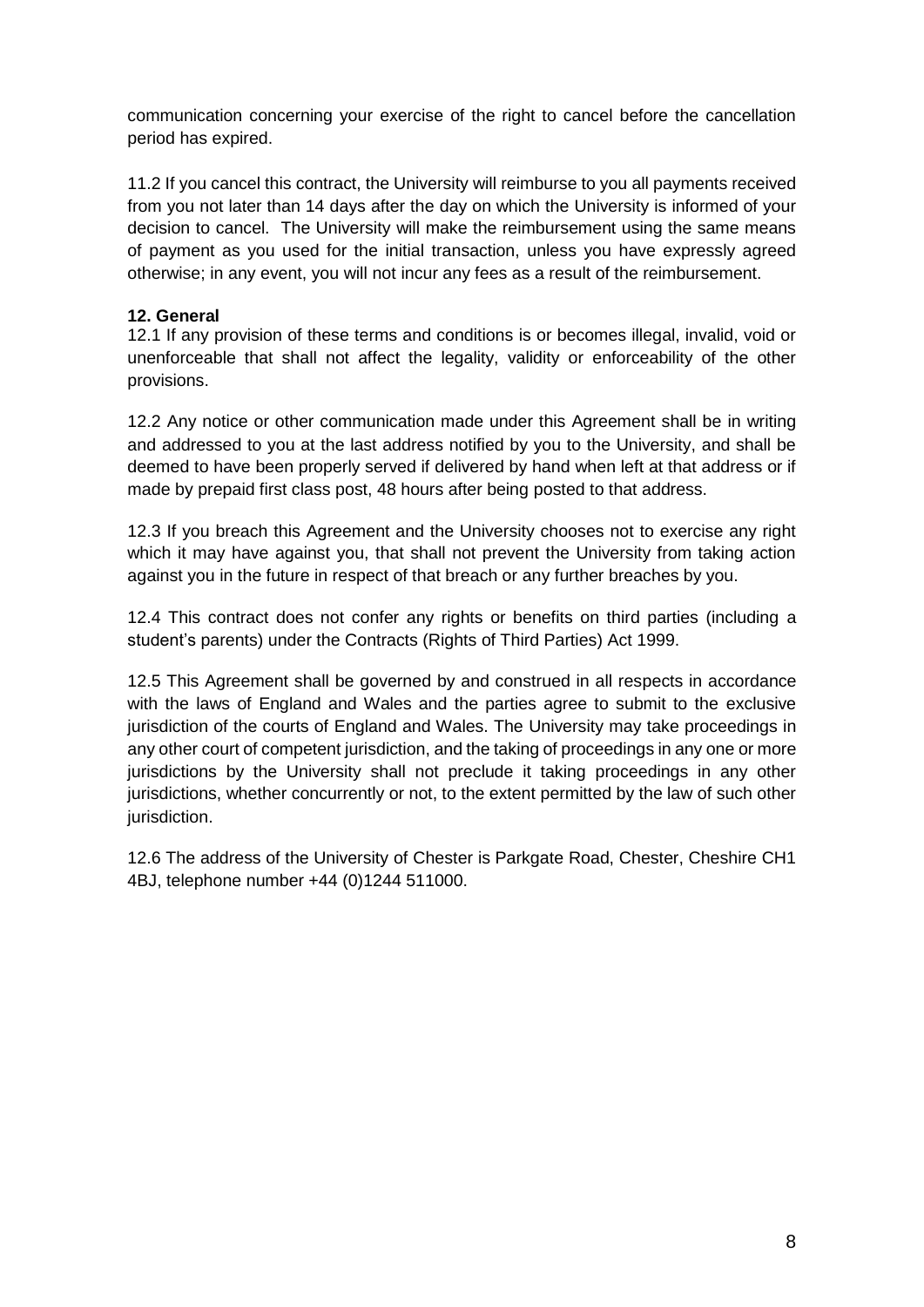#### **Data Protection**

1. The University may use and process personal data or information regarding you whilst you are a student of the University and after you have left the University.

2. By accepting a place on the Programme and enrolling you are consenting to the University processing data you give, including sensitive personal data, for the purposes and in the manner set out in this Condition. Sensitive personal data includes information held by the University as to your physical or mental health, sexual life, racial/ethnic origin, the commission or alleged commission of any offence by you and any proceedings for an offence committed or alleged to have been committed by you (including the outcome or sentence in such proceedings).

3. The purposes for which the University may process your personal data (including sensitive personal data) include:

3.1 administration of your enrolment on and participation on the Programme, including the administration of examinations, the issue of results and certificates in connection with the Programme and (where applicable) the provision to your employer or other sponsor of information about your attendance and performance on a Programme;

3.2 provision of services, facilities and learning support to you and the protection of your health, safety and welfare whilst at the University (which may involve the University disclosing your personal data to the Students' Union, University student health service providers, staff and other third parties);

3.3 implementation of the Regulations;

3.4 the issue and operation of the University's 'Smart Card' in accordance with Condition 5 below;

3.5 to facilitate purchases, discounts and special offers through the John Smith's campus bookshop to which personal data may be provided;

3.6 collection of fees;

3.7 equal opportunities monitoring:

3.8 alumni activities;

3.9 provision of references about you; and

3.10 for safety purposes (for example use of CCTV and video monitoring in areas of the University whereby such use is made apparent).

4. In some circumstances, it may be necessary for the University to transfer your personal data to a country outside the European Economic Area (for example, if you undertake a Programme in such a country, or that is your country of origin). Such a transfer will only be made for the purposes specified in Condition 3 above. However, you should be aware that countries outside the European Economic Area may not offer data protection law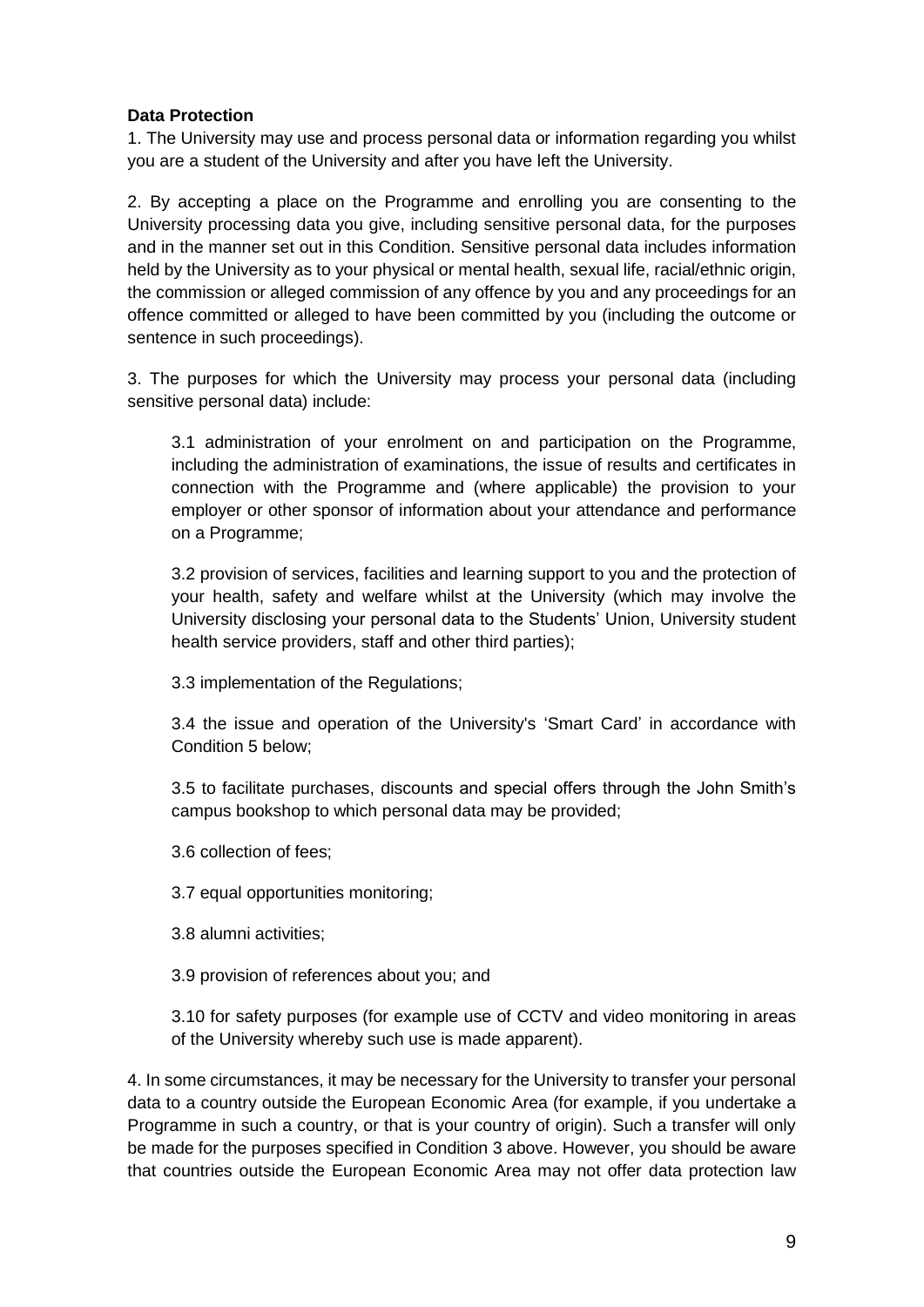equivalent to that applicable in the United Kingdom, and by signing the Enrolment Form you consent to the transfer of data in these circumstances and for those purposes.

5. The University will issue you with a 'Smart Card' which will serve as a means of identification and your means of access to University services and facilities, including libraries, computing facilities and car parks. The University may process personal data collected as a result of your use of such card for the purposes set out in Condition 12.3. The University may also disclose personal data about Smart Card holders to third parties to facilitate the provision of further services and facilities and for research purposes. If you do not wish your personal data to be disclosed to third parties, you should notify the Director of Registry Services in writing.

6. In line with the practice of many universities, the University may make results of examinations available by means of notices displayed in and around the University's premises. If you would prefer that your examination results were not made available in this way, you should notify the Director of Registry Services in writing.

7. In some circumstances, the University uses data in the form of photographs of classroom situations, including students in a classroom setting, as part of general marketing materials, for example in the University's annual report, prospectus or course materials. Personal data alongside photographs will only be used with explicit consent. Please note that you are not entitled to record university educational activities yourself.

8. For students who are from outside the European Union and have leave to remain in the United Kingdom under any form of visa the University may use personal data to verify your immigration status with

## **HESA Student Collection Notice**

The University is required to send some of the information we hold about you to the Higher Education Statistics Agency (HESA). This forms your HESA record.

Further details can be found on the following HESA web pages:

Student Collection Notice link: <https://www.hesa.ac.uk/collection-notices>

Previous versions of HESA collection notices can be seen at: <https://www.hesa.ac.uk/content/view/2459>